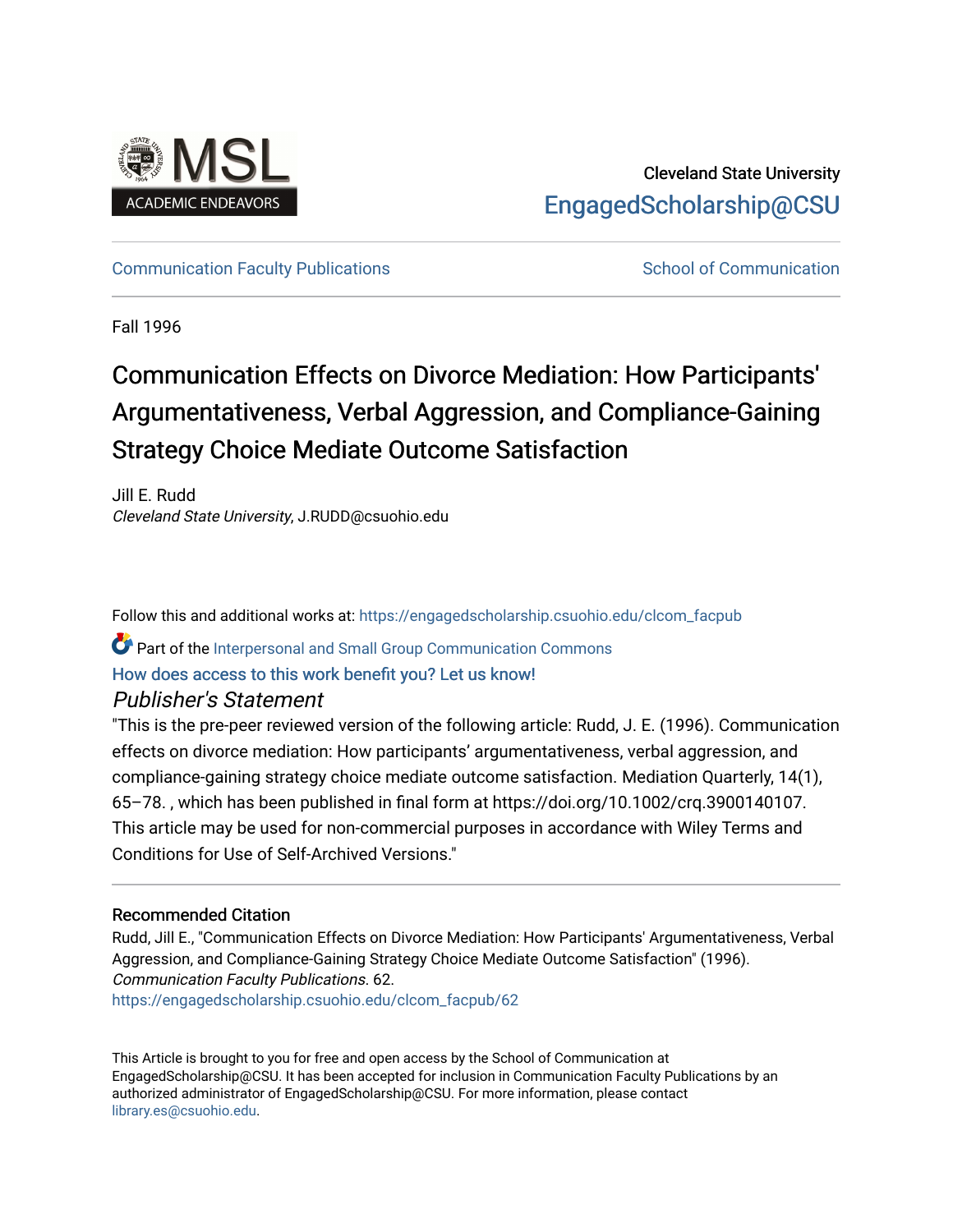# Communication Effects on Divorce Mediation: How Participants' Argumentativeness, Verbal Aggression, and Compliance-Gaining Strategy Choice Mediate Outcome Satisfaction

*Jill E. Rudd*

Although the use of mediation has been documented to be on the rise, Wall and Dewhurst (1991) point out that "despite interest in the topic of mediation, scholars are still in the early stages of characterizing the behavior of mediators themselves." They argue that much more research is needed to clear up the definitional problems associated with the study of mediation and the conceptual framework within which one ought to frame the process, and they agree with Kressel, Pruitt, and Associates (1989), who argue that "the field of mediation research is still in its very formative stages" (p. 64). The general purpose of this article is to contribute to our growing understanding of the effectiveness of mediation; specifically, as it is used in divorce settlements. Currently communication researchers have focused on the problem-solving communication of the participants and the mediator with little attention given to the effects of the inherently persuasive interactions within mediation. Tedeschi (1972) argued that "Because [mediation] is a process of social construction, negotiation [mediation] involves persuasion" (p. 177). Mediation involves participants' attempts at persuasion in order to reach an agreement. Little is known about the persuasive communicative practices or communicative characteristics of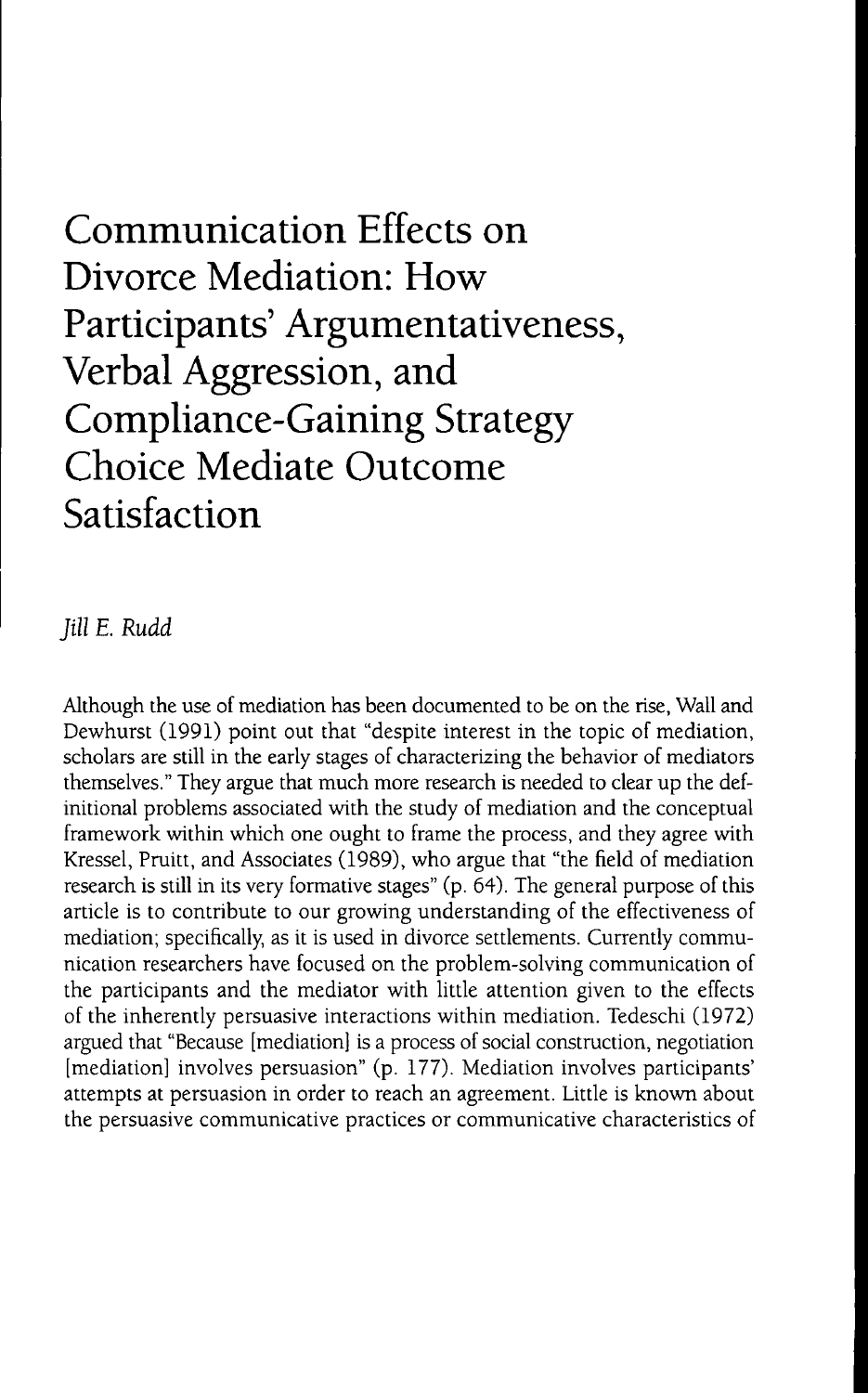individuals who engage in divorce mediation. To examine how the participants' persuasive communicative traits may affect the divorce mediation, this study investigated the relationships among participants' argumentativeness, verbal aggressiveness, and use of compliance-gaining strategies and their level of satisfaction with the divorce mediation process.

### **Background**

According to Bigoness and Kesner (1986), the most common form of thirdparty dispute intervention is mediation, which is enjoying increasing popularity as a means of settling disputes. Mediators are used to settle disputes within families, between labor and management, and between government agencies and various public groups, and it is increasingly being used in the international arena (Keltner, 1987; Kressel, Pruitt, and Associates, 1989).

I begin by accepting Kressel's definition that divorce mediation is "the process in which divorcing spouses negotiate some or all of the terms of their settlement agreement with the aid of a neutral and trained third party" (1985, p. 179). Sprenkle and Storm (1983) posited that divorce mediation is superior to the traditional adversarial method for resolving child custody issues among couples. It has been estimated that more than 25 percent of all child custody cases that appear before a judge return for future litigation (Mathis and Yingling, 1990). Most of these return cases are reported to be the result of one or both parents' dissatisfaction with the court's original decision. Insofar as mediation generally (and divorce mediation specifically) emphasizes the achievement of mutually satisfying solutions, one can easily argue that if a divorcing couple can reach a mutually satisfying solution regarding the distribution of their resources, not only will court backlogs ease, but couples will feel better about themselves, the divorce process, and their decisions and will be more likely to "live with the outcome."

An integral part of finding a mutually satisfying solution lies in constructive communication. The manner in which couples talk through their issues in mediation is critical to outcome. As this article presents, couples who are able to attack controversial issues without the individuals themselves feeling attacked (referred to in the article as argumentativeness communication) are likely to have a more satisfying outcome. Individuals who attack their partner in order to do some sort of damage to his or her self-concept (referred to as verbal aggressiveness communication) as a way to win the mediation are less likely to find mediation a satisfying process. Furthermore, the specific tactics that participants use to persuade their partner to do something he or she would not have done without persuasion (referred to as compliance-gaining communication) may also add to our understanding of satisfaction with the mediation process.

Scholars have proposed that in resolving divorce disputes mediation is a more satisfying method than the traditional adversarial method in court.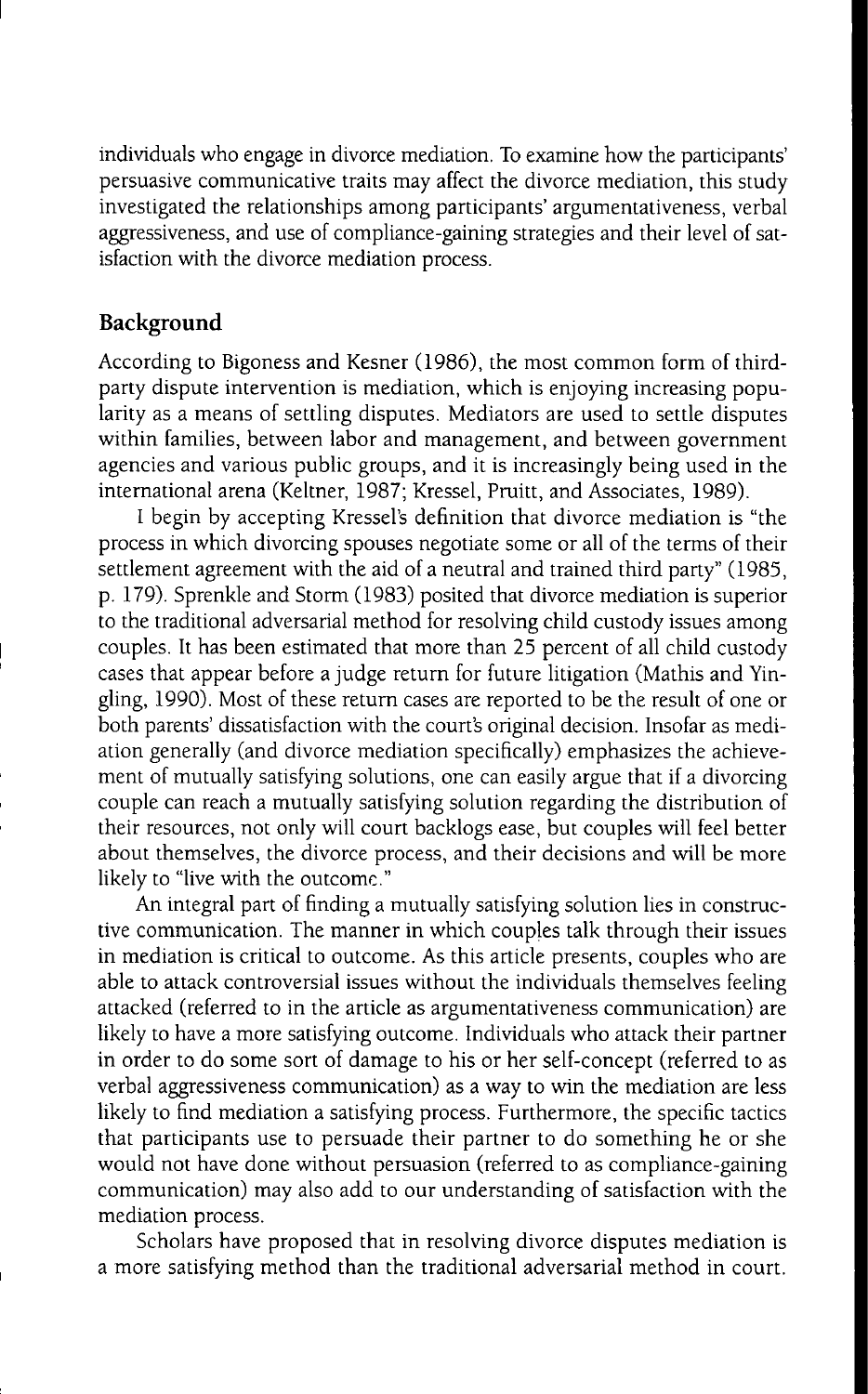Several scholars have investigated the disputant's level of satisfaction with the mediation *process* as a factor in evaluating the effectiveness of mediation (Bohmer and Ray, 1994; Kitzmann and Emery, 1993; Kressel, Frontera, Forlenza, Butler, and Fish, 1994). Wall and Dewhurst (1991) found no differences in satisfaction with either the mediation process or the mediation outcome between groups that either resolved or failed to resolve their differences, with both groups being relatively satisfied. However, it must be pointed out that Wall and Dewhurst looked at satisfaction in the context of small claims courtappointed mediation in which the issues would be significantly less involving than in the case of divorce mediation.

To address the effectiveness of divorce mediation, as measured by satisfaction, White (1985) developed the Satisfaction with Divorce Mediation Instrument (SDMI). The SDMI consists of three subscales: (1) disputants' level of general satisfaction with the mediation process, (2) their satisfaction with mediated property settlement and finance issues, and (3) satisfaction with the mediated outcome of child custody and visitation rights. This instrument has been shown to be reliable and valid (White, 1985). Although several scholars have examined satisfaction, with the exception of Wall and Dewhurst (1991) few have investigated disputants' level of satisfaction and its relationship to other *communication* factors in the mediation process.

*Compliance-Gaining Strategies.* Putnam (1988) proposed that future research in negotiation (such as mediation) needs to focus on power and conflict by looking specifically at types of compliance-gaining strategies. The study of compliance-gaining began with Marwell and Schmitt's seminal work in 1967. Wheeless, Barraclough, and Stewart (1983) define compliance-gaining as the "communicative behavior in which an agent engages so to elicit from a target some agent-selected behavior" (p. 111). Further explanation of compliancegaining strategies is that (1) compliance-gaining is person A getting person B to do or comply with A's wishes, where B would not have otherwise done so without A's inducement; (2) compliance is relatively immediate; that is, the attempt to elicit a response and the response itself (compliance or noncompliance) are closely related in time; and (3) power is an essential part of compliance-gaining in that the type of power a person has will determine the choice of compliancegaining strategy. Other studies have examined compliance-gaining behaviors in a variety of situations. Miller, Boster, Roloff, and Seibold (1977) noted that the type of situation (interpersonal or noninterpersonal) is the predominant factor in the selection of compliance-gaining messages.

Miller and Steinberg (1975) argued that the distinction between interpersonal and noninterpersonal communication lay in the data one used to predict the other party's response during interaction. In the noninterpersonal communication situation, participants rely on general cultural or social norms when interacting with each other. In the interpersonal situation, participants rely on their knowledge of the other's psychological make-up and in that context are able to offer explanations as to *why* the other is responding or acting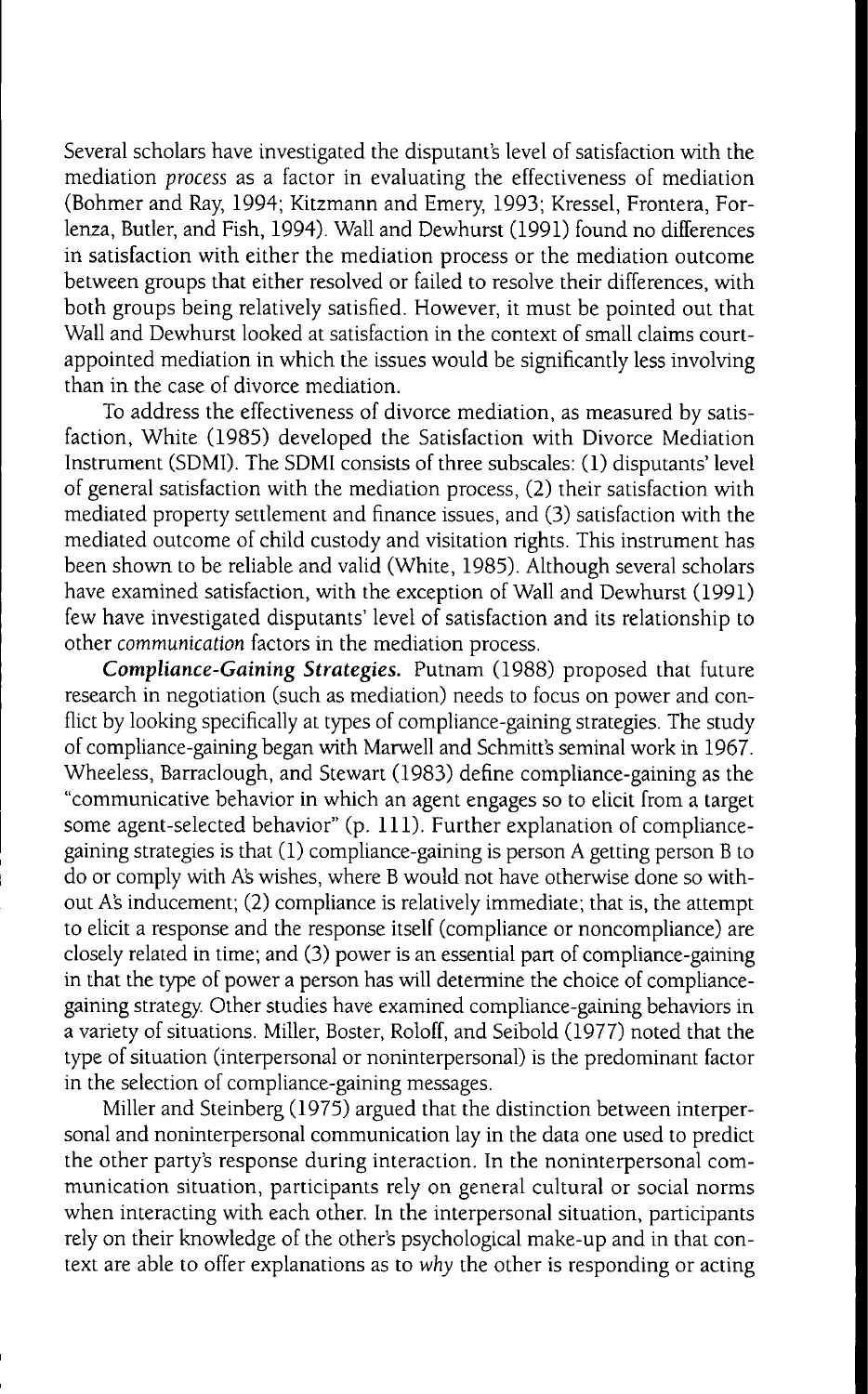as he or she is. Thus the use of compliance-gaining strategies should vary considerably, based on how well one knows the other participant (see, for example, Cody, McLaughlin, and Jordan, 1980; Falbo, 1977; Johnson, 1976). Insofar as this investigation concerned divorce mediation, one may reasonably conclude that the participants operate at the interpersonal level and consequently should utilize interpersonal compliance-gaining strategies. Given that premise, a typology of interpersonal compliance-gaining strategies was developed and utilized in this study.

A number of interpersonal compliance-gaining strategies were reviewed (Cody, McLaughlin, and Jordan, 1980; Falbo, 1977; Fitzpatrick and Winke, 1979; Johnson, 1976; Miller, Boster, Roloff, and Seibold, 1977; Wiseman and Schenck-Hamlin, 1981). Based on this review, a typology description of the final set of strategies used in this study emerged. The compliance-gaining strategies listed below are divided into prosocial and antisocial strategies as determined by previous studies.

#### *Prosocial*

1. *Ingratiation.* One party precedes request for compliance with offer of goods, sentiments, services, favors, positive reinforcement, or supportive listening. Ingratiation can range from subtle verbal or nonverbal positive reinforcement to more blatant forms of "apple polishing" or "brown-nosing" (Johnson, 1976; Wiseman and Schenck-Hamlin, 1981).

2. *Promises.* A party promises goods, sentiments, services, favors, in exchange for compliance. A variation of the promise is compromise, in which gains and losses are perceived in relative terms so that both source and receiver give in order to receive what they want from each other (Cody, McLaughlin, and Jordan, 1980; Marwell and Schmitt, 1967; Wiseman and Schenck-Hamlin, 1981).

3. *Esteem.* One party persuades the other that compliance will result in an increase in other's power, success, status, moral or ethical standing, attention and affection of others, competence, ability to handle failure and uncertainty well, or attempts to aspire (Fitzpatrick and Winke, 1979; Marwell and Schmitt, 1967; Wiseman and Schenck-Hamlin, 1981).

4. *Allurement.* The source of a reward arises from other than the disputants. Compliance could result in a circumstance in which other people become satisfied, pleased, or happy (Wiseman and Schenck-Hamlin, 1981).

5. *Altruism.* One party requests the other to engage in behavior designed to benefit that party. Presentation of some personal need and asking for help are typical. The appeal may be manipulated by making other feel unselfish, generous, self-sacrificing, heroic, or helpful. "It would help me if you would do this" and "Do a favor for me" exemplify the direct approach of the altruistic strategy. Two variants are *sympathy* ("I am in big trouble, so help me") and *empathy* ("You would ask for help if you were me") (Cody and McLaughlin, 1980; Marwell and Schmitt, 1967; Wiseman and Schenck-Hamlin, 1981).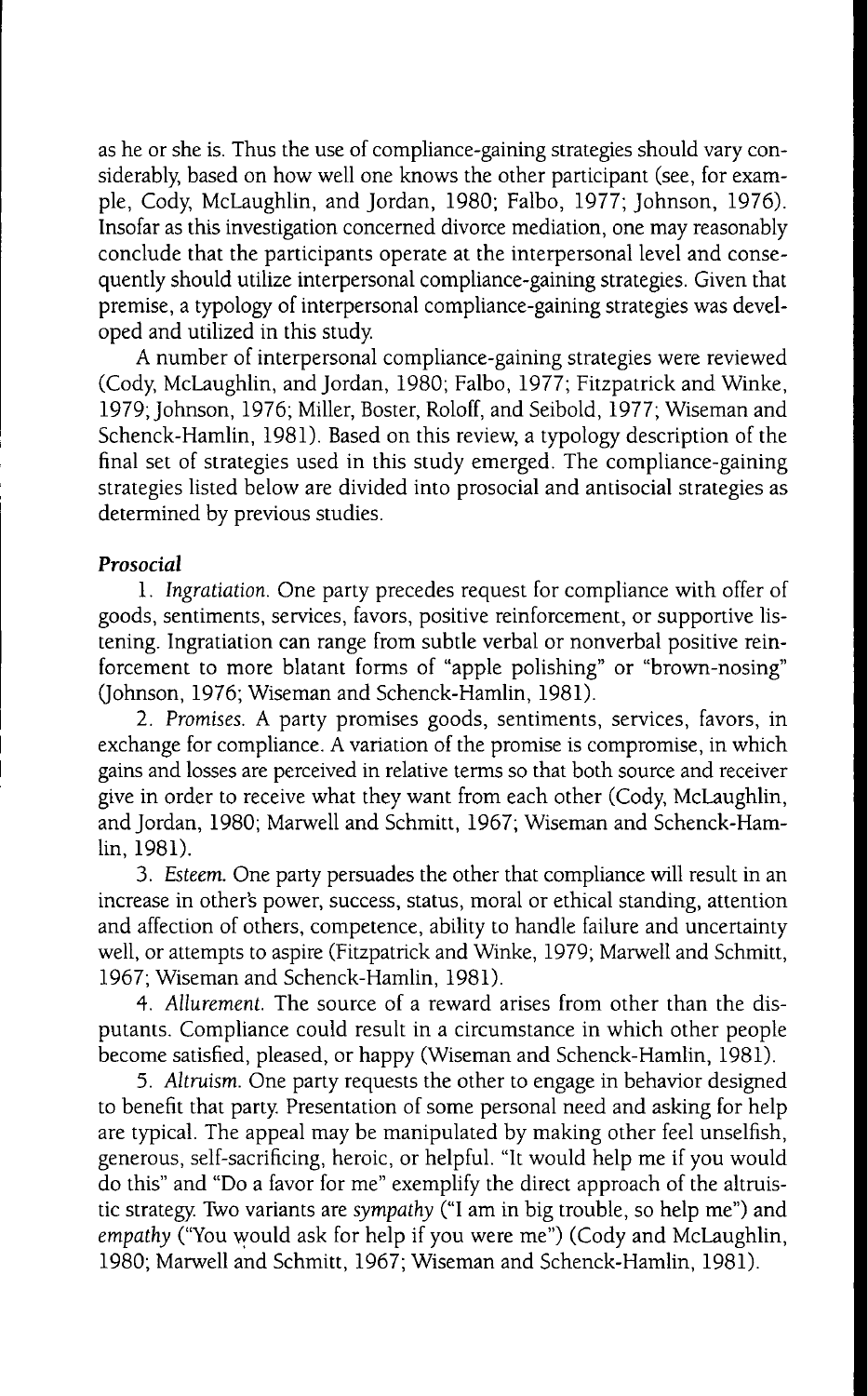6. *Direct Request.* Party simply asks the other to comply. Motivation or inducement for complying is not provided, but must be inferred by the receiver. The party's message appears to offer as little influence as possible, so the other is given the maximum latitude of choice. "If I were you, I would . . ." and "Why don't you think about . . ." are instances of direct requests (Falbo, 1977; Wiseman and Schenck-Hamlin, 1981).

7. *Explanation.* Reasons are advanced for gaining compliance from other. Reasons may include credibility ("I know from experience") or inference from empirical evidence ("Everything points to the logic of this step") (Cody, McLaughlin, and Jordan, 1980; Falbo, 1977; Johnson, 1976; Wiseman and Schenck-Hamlin, 1981).

8. *Empathetic.* One party engages the other in talk that allows them to disagree without arguing, for example, discussing the possibilities of accepting each other's point of view (Fitzpatrick and Winke, 1979).

#### *Antisocial*

9. *Debt.* One party recalls obligations owed him or her as a way of inducing the receiver to comply. Debts may be as tangible as favors or loans or as general as the catch-all ("After all I've done for you") statement (Fitzpatrick and Winke, 1979; Marwell and Schmitt, 1967; Wiseman and Schenck-Hamlin, 1981).

10. Aversive *Stimulation. One* party continuously punishes the other, making *cessation* contingent on compliance. Pouting, sulking, crying, acting angry, whining, "the silent treatment," and ridicule are examples of aversive stimulation (Marwell and Schmitt, 1967; Fitzpatrick and Winke, 1979).

11. *Threat.* A party's proposed actions will have negative consequences for the receiver if he or she does not comply. Black-mailing, the suggestion of firing, violence, or breaking off a friendship would all be examples of threats (Cody, McLaughlin, and Jordan, 1980; Falbo, 1977; Marwell and Schmitt, 1967; Wiseman and Schenck-Hamlin, 1981).

12. *Guilt*. Failure to comply will result in decrease of self-worth. Areas of inadequacy might include professional ineptness, social irresponsibility, or ethical or moral transgressions (Wiseman and Schenck-Hamlin, 1981).

13. *Warning.* Punishment arises from sources other than the disputants. Noncompliance could lead to a circumstance in which other people become embarrassed, offended, or hurt, resulting in negative attitudes from those people. "You'll make the boss unhappy" and "What will the neighbors say?" are examples (Wiseman and Schenck-Hamlin, 1981).

14. *Hint.* One party presents the situational context in such a way that the receiver is led to conclude the desired action or response. These are usually "indirect" requests like "It sure is hot in here" that imply a response like "Open the window" (Falbo, 1977; Wiseman and Schenck-Hamlin, 1981).

15. *Deceit.* One party gains the other's compliance by intentionally misrepresenting the characteristics or consequences of the desired response. For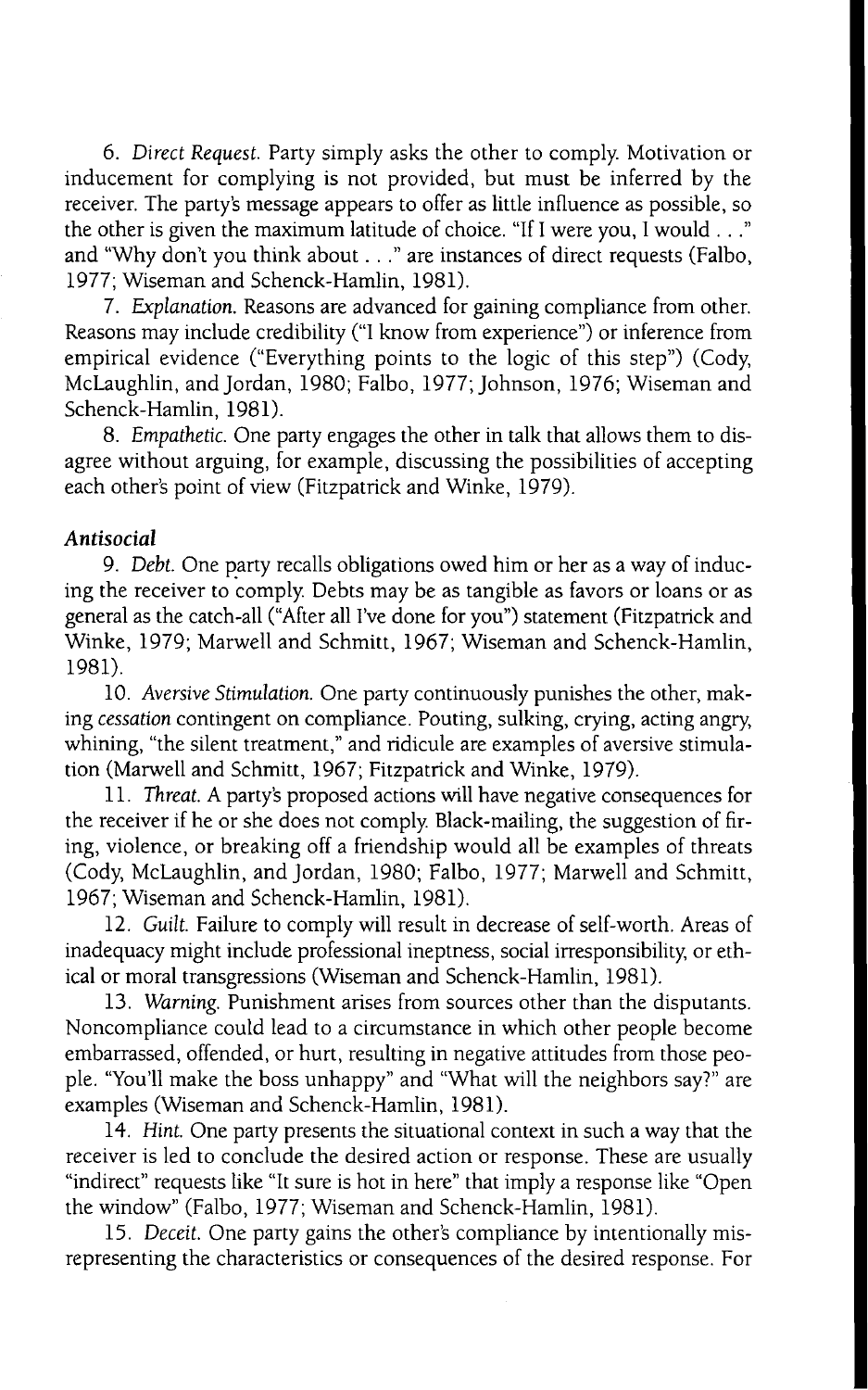example, saying "It's easy" when in fact it isn't, or offering a reward that party can't deliver (Cody, McLaughlin, and Jordan, 1980; Falbo, 1977; Johnson, 1976; Wiseman and Schenck-Hamlin, 1981).

16. *Bargaining.* Parties explicitly offer to trade favors in exchange for other desired goals (Falbo, 1977).

17. *Other.* Strategies that respondents were unable to categorize.

One would presume that the party's or the other's use of prosocial compliance-gaining strategies would result in greater satisfaction with divorce mediation. It is not clear how the use of antisocial compliance-gaining strategies would affect satisfaction. In bitterly contested divorces the use of an antisocial strategy might be more satisfying for the party using it but less satisfying for the recipient (other). On the other hand, these relationships could be just the opposite. For example, a party might be more satisfied seeing the former spouse using antisocial strategies if that was seen as indicative of frustration *and* there was a desire on the part of party to inflict emotional harm on the spouse during the-mediation process. Thus one might have some expectations regarding prosocial strategies, but the question of antisocial strategies is left open.

*Argumentativeness.* Argumentativeness is "a generally stable trait which predisposes the individual in communicative situations to advocate positions on controversial issues and to attack verbally the positions which other people take on these issues" (Infante and Rancer, 1982, p. 72). Those individuals skilled in argumentation tend to be interested in discussion, are less likely to be aroused by verbal aggression, and appear more flexible in nature. Rancer, Baukus, and Infante (1985) found that highly argumentative people are likely to perceive arguing to be an invigorating and satisfying experience, whereas less argumentative people are likely to perceive arguing as an unpleasant, destructive experience. Hunter and Boster (1987) argued that individuals high in argumentativeness tend to avoid using communication messages that may inflict psychological damage to their opponent.

Thus argumentativeness, as a psychological trait, may be central to explaining two specific characteristics of mediation. First, argumentativeness may help explain satisfaction with the mediation process, inasmuch as those who score high in argumentativeness should enjoy mediation more than those who do not (the presentation of arguments being inherent in mediation). Second, while not specifically tested in this study, argumentativeness should also be related to whether an agreement is reached. One would expect those who are (1) more comfortable with disagreement, (2) more concerned about the other's point of view, and (3) less likely to use compliance-gaining strategies that hurt their opponent to be more satisfied with the mediation process and more likely to arrive at a solution.

*Verbal Aggressiveness.* Verbal aggression is a distinct form of communication behavior characterized by damaging self-concepts, embarrassment, frustration, anxiety, anger, and damaged relationships (Infante, Trebing, Shepherd,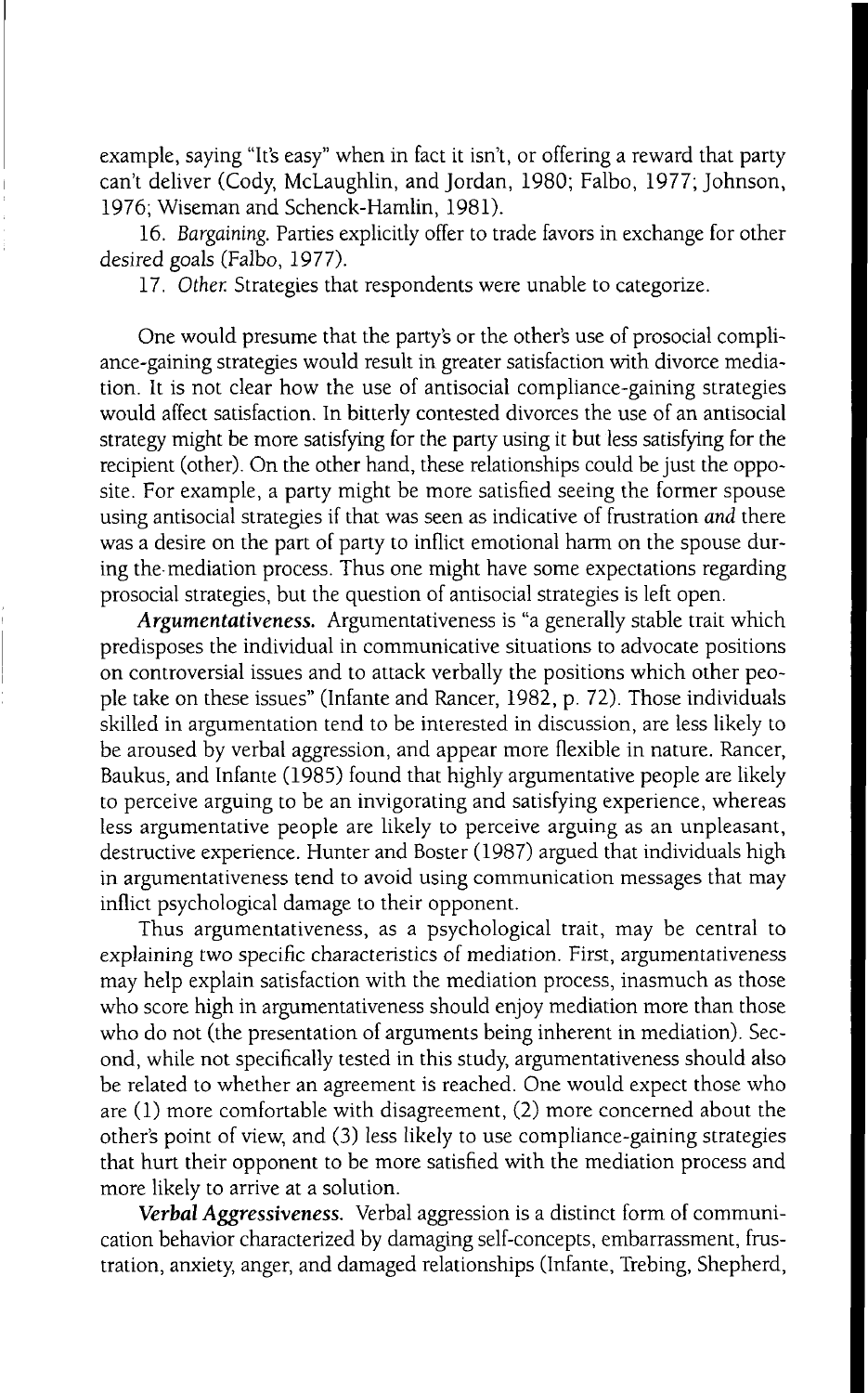and Seeds, 1984). Verbal aggressiveness is characterized by attacks against the self-concepts of people in order to deliver psychological pain (Infante and Wigley, 1986). Early work on the relationship between verbal aggressiveness and argumentativeness found the variables to be unrelated. Individuals who are more verbally aggressive and less argumentative are more likely to resort to physical violence in marital relationships than those who were less verbally aggressive (Infante, Chandler, and Rudd, 1989). Thus individuals who use more verbally aggressive messages in attempt to persuade their partner may find mediation a frustrating process.

Individuals classified as verbally aggressive may well perceive divorce mediation as an opportunity to vent frustration with their spouses. However, verbal aggression is generally prohibited by the presence of the mediator. Furthermore, they may feel limited in their choice of acceptable strategies, specifically antisocial strategies. Thus the verbally aggressive individual ought to find mediation generally unsatisfactory.

In the study presented here, I propose to shed some light on the interrelatedness of compliance-gaining strategies (both pro- and antisocial), argumentativeness, verbal aggressiveness, and satisfaction with divorce mediation. I examine these relationships in terms of self and self's perception of other (the spouse). Given the exploratory nature of this work, I frame the focus in terms of "expectations" rather than questions or hypotheses. On the basis of the preceding discussion, I expect the following relations to hold:

- 1. The use of prosocial compliance-gaining strategies by both self and spouse is expected to be positively related to satisfaction with the mediation process.
- 2. The perceived use of antisocial compliance-gaining strategies by the spouse is expected to be negatively related to satisfaction.
- 3. Argumentativeness is expected to be positively related to satisfaction with the mediation process.
- 4. Spouse's perceived argumentativeness is expected to be positively related to satisfaction with the mediation process.
- 5. Verbal aggressiveness is expected to be negatively related to satisfaction with the mediation process.
- 6. Spouse's perceived verbal aggressiveness is expected to be negatively related to satisfaction with the mediation process.

## **Method**

**Sample.** This study is based on interviews of eighty-seven couples who participated in court-related divorce mediation, specifically to settle child custody and visitation issues. The sample was drawn from mediation sessions associated with mediation centers and court-related programs in Ohio, Florida, and Indiana. The sample was limited to mediations that were new in the sense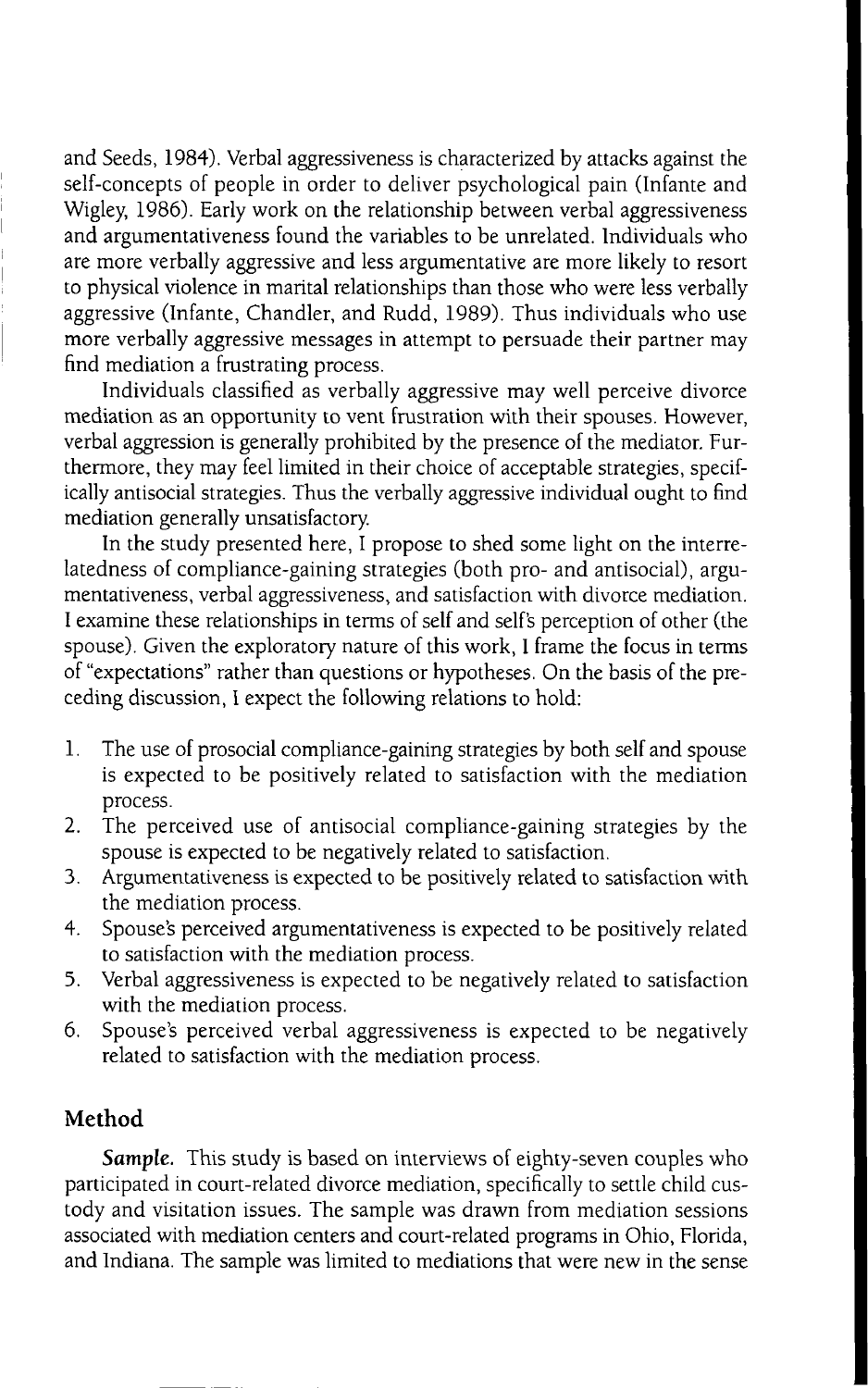that the issues being mediated were not a continuation of old problems. It was also limited to mediation that lasted no more than five sessions. Each session lasted approximately one hour and took, on average, 1.5 sessions to resolve. The couples had been married for an average of 8.6 years, had lived apart for 16.9 months, and had an average of 2.2 children. Seventy-five percent of those who reported race were Caucasian, had completed at least high school (98.7 percent), and had a family income over \$10,000.

*Procedure.* A brief explanation of this research was given to the participants prior to their mediation sessions. Each participant was told the purpose of the study (to examine the type of communication couples use during divorce mediation); the attorneys were also informed of the nature of this study and the use of the data; and each participant was asked to sign a consent form and complete a questionnaire before leaving the mediation setting. Data were collected from each pair of disputants immediately following the final mediation session.

The questionnaire asked participants to recall the compliance-gaining strategies they and their spouses had used as well as their frequency of use. The questionnaire also elicited their own, and their spouse's, argumentativeness and verbal aggressiveness. Finally, individuals rated their satisfaction with the process. The demographics of the couples were also collected (Table 1). Thus the questionnaire consisted of a number of instruments, the specifics of which are detailed below.

*Compliance-Gaining Strategies.* The factor analysis produced a two-factor structure similar to that discovered by Roloff and Barnicott (1978). Factor 1, named antisocial strategies, is composed of allurement, deceit, warning, threat, esteem debt, altruism, guilt, and direct request. Factor <sup>1</sup> (antisocial strategies) accounted for 32.7 percent of the variance (Eigenvalue = 3.90, see Table 2). Factor <sup>1</sup> was then tested for reliability. The alpha coefficient was .84.

Ingratiation, promise, and explanation loaded on Factor 2, which seemed to represent prosocial strategies. Factor 2 explained 16.6 percent of the variance (Eigenvalue =  $2.03$ ). These items were then tested for reliability. The alpha coefficient was .66. Hinting, adverse stimulation, bargaining, and empathy failed to meet the factor criteria described above, therefore these strategies were dropped.<sup>1</sup>

*Argumentativeness.* The ten-item short version of Infante and Rancer's (1982) Argumentativeness Scale was used to measure argumentativeness in the divorce mediation context. The original twenty-item scale was composed of trait-type items that measure approaching argumentativeness (ARGap) and avoiding argumentativeness (ARGav). The ARGap factor yielded a reliability coefficient of .91, and the ARGav factor yielded a coefficient of .86 (Infante and Rancer, 1982). The present study used the ten-item short version of this scale, which has been used in previous studies (Infante and Gorden, 1985; Infante, Chandler, and Rudd, 1989).

Past researchers have reported reliabilities in the .80's (Rancer, Baukus, and Infante, 1985). However, when the traitlike items were reworded to reflect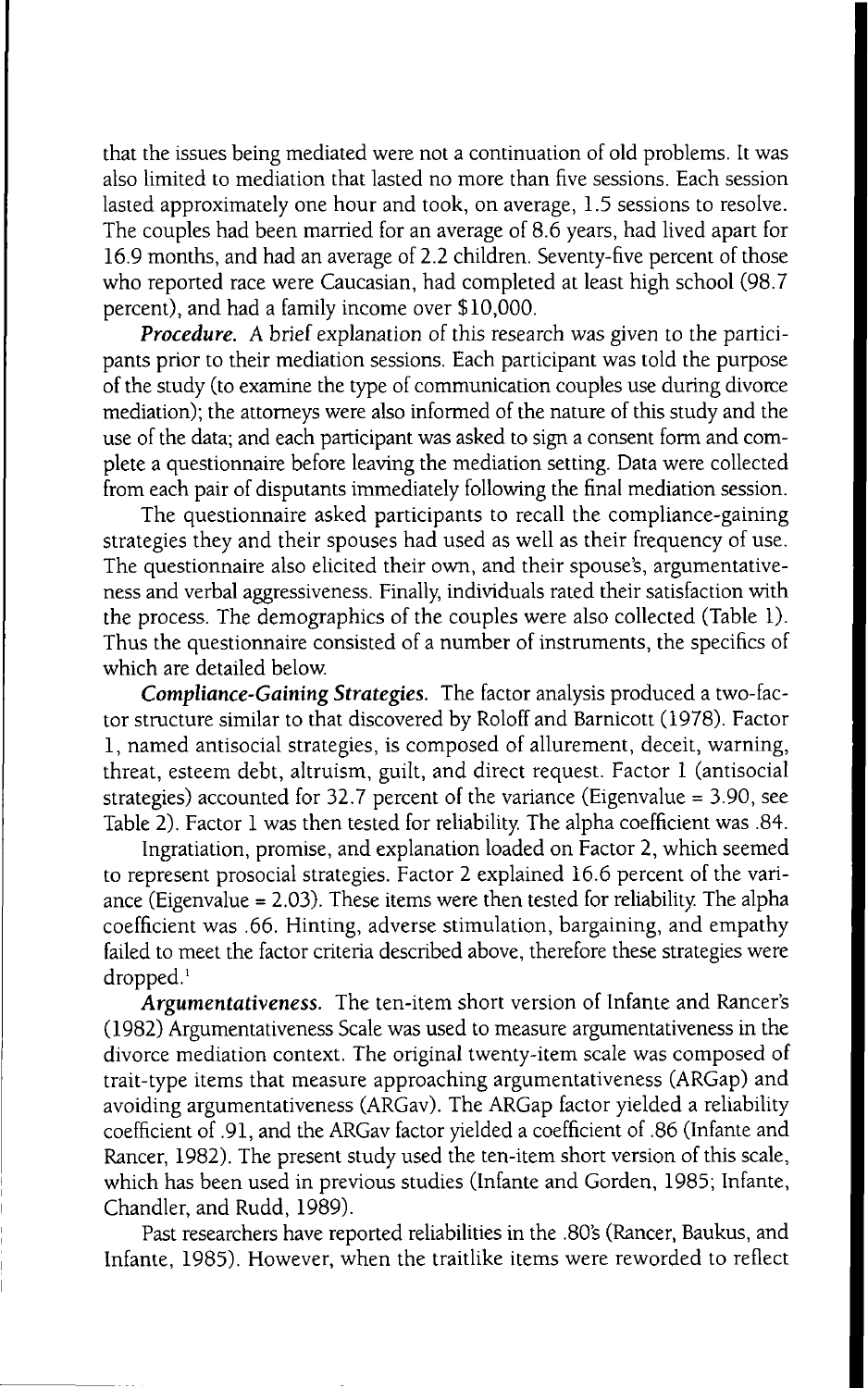|                          | Response                |            |
|--------------------------|-------------------------|------------|
| Variable                 | Frequency               | Percentage |
| Ethnic/Racial Background |                         |            |
| White                    | 108                     | 75.0       |
| Black                    | 20                      | 13.9       |
| Hispanic                 | 10                      | 6.9        |
| Asian                    | $\overline{\mathbf{c}}$ | 1.4        |
| Other                    | $\overline{4}$          | 2.8        |
| Completed Education      |                         |            |
| Grade school             | $\overline{2}$          | 1.4        |
| High school              | 40                      | 27.8       |
| Technical school         | 24                      | 16.7       |
| Some college             | 30                      | 20.8       |
| College                  | 32                      | 22.2       |
| Some graduate school     | 8                       | 5.6        |
| Graduate school          | 8                       | 5.6        |
| <b>Family Income</b>     |                         |            |
| \$10,000-19,999          | 20                      | 14.3       |
| \$20,000-29,999          | 38                      | 27.1       |
| \$30,000-39,999          | 22                      | 15.7       |
| \$40,000-49,999          | 32                      | 22.9       |
| \$50,000 or more         | 28                      | 20.0       |
|                          |                         |            |

# **Table 1. Demographic Frequencies and Percentages**

*Note:* No responses: Ethnic = 30; Education = 30; Income = 34

## **Table 2. Compliance-Gaining Principal Component Factor Analysis with Varimax Rotation**

| Strategy                        | Antisocial Strategies<br>(Factor 1) | Prosocial Strategies<br>(Factor 2) | Communality |
|---------------------------------|-------------------------------------|------------------------------------|-------------|
| Allurement                      | .70                                 | .02                                | .49         |
| Deceit                          | .73                                 | $-.25$                             | .60         |
| Warning                         | .65                                 | $\cdot$ 12                         | .44         |
| Threat                          | .70                                 | $-.16$                             | .52         |
| Esteem                          | .64                                 | .05                                | .40         |
| Debt                            | .68                                 | .14                                | .49         |
| Altruism                        | .57                                 | .05                                | .32         |
| Guilt                           | .64                                 | .08                                | .42         |
| Direct request                  | .59                                 | .27                                | .42         |
| Ingratiation                    | .03                                 | .85                                | .72         |
| Promise                         | .08                                 | .81                                | .65         |
| Explanation                     | .01                                 | .67                                | .45         |
| Eigenvalues                     | 3.92                                | 1.99                               |             |
| Variance explained              | 32.7 %                              | 16.6%                              |             |
| Total variance explained: 49.3% |                                     |                                    |             |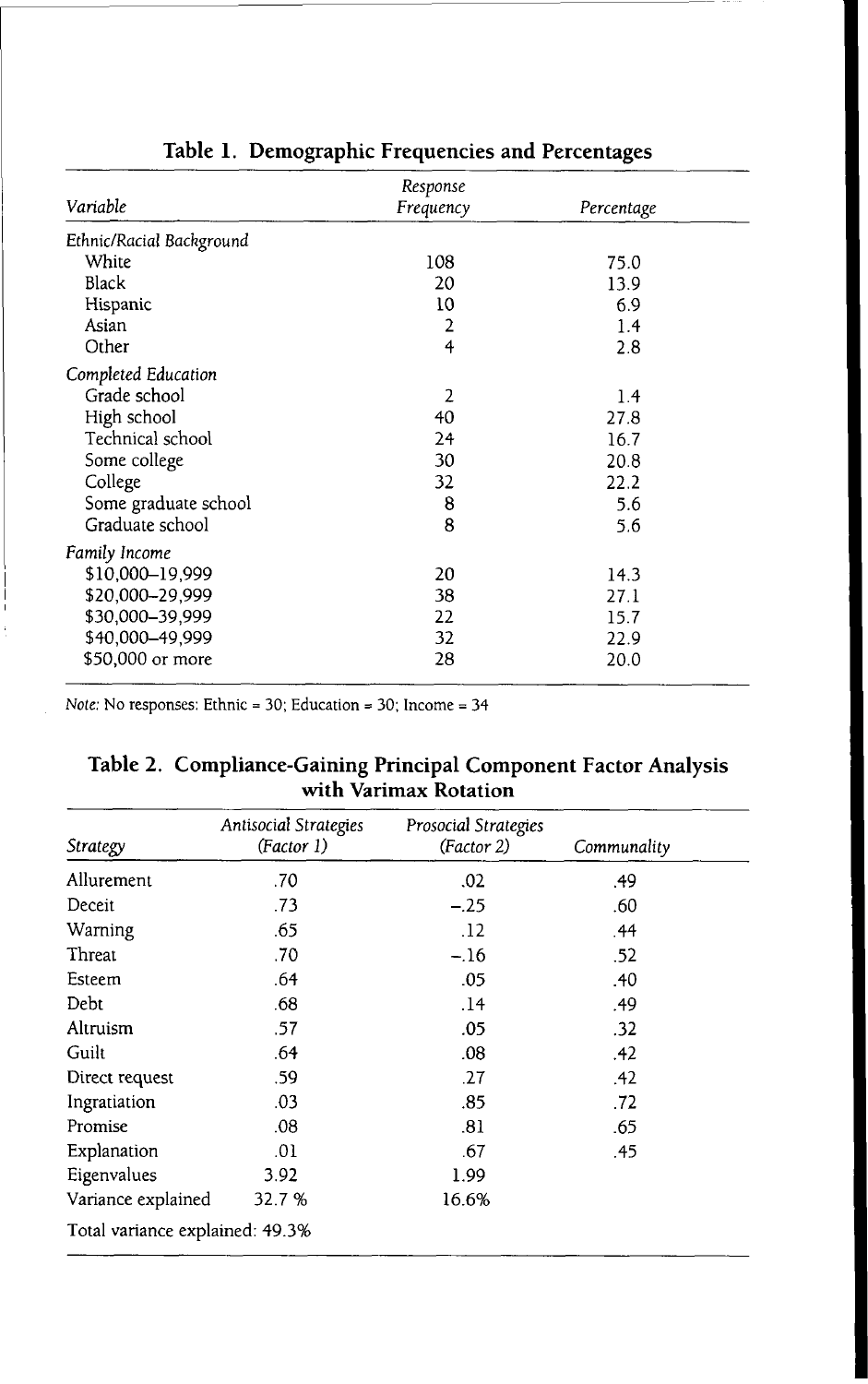arguing with one's spouse, the alpha was in the .70's (Infante, Chandler, and Rudd, 1989). The alpha in this study for the self-report of argumentativeness was .67 and for the report of spouse argumentativeness .75, with a mean of 31.64 and a standard deviation of 6.65.

*Verbal Aggressiveness.* A ten-item short version of the Verbal Aggressiveness Scale (Infante and Wigley, 1986) was adapted to measure verbal aggressiveness in the divorce mediation context. These trait items were reworded to reflect the communication with one's spouse. The original twentyitem Verbal Aggressiveness Scale has been found to be consistently unidimensional and to have an alpha of .81 (Infante and Wigley, 1986). Previous researchers reported the ten-item short version to have reliabilities in the high .70's and .80's (Infante and Gorden, 1985; Infante, Chandler, and Rudd, 1989). The coefficient alpha for this study was .67 for ratings of self verbal aggressiveness with a mean of 28.44 and a standard deviation of 5.95, and .79 for ratings of spouse verbal aggressiveness with a mean of 33.34 and a standard deviation of 6.96.

*Satisfaction with Divorce Mediation Instrument.* White's (1985) twentynine-item Satisfaction with Divorce Mediation Instrument was modified to a fourteen-item scale to fit the child custody and visitation mediation context of the present study. Twelve of the items are from White's subscale of child custody and visitation, and two items are from the general subscale. The items were summed to determine the satisfaction score. The reliability coefficient was .92 with a mean of 48.12 and a standard deviation of 9.01.

## **Results**

Table 3 presents a stepwise regression analysis with satisfaction as the dependent variable. Report of spouse's verbal aggressiveness was entered on the first step and had a beta of  $-.26$ ; report of spouse's use of antisocial strategies was entered second and had a beta of  $-.19$ ; self-report use of prosocial strategies use was the third entry with a beta of .22; self-report of argumentativeness was entered fourth and had a beta of .25; and finally, self-report of verbal aggressiveness was entered with a beta of -.17. Self-report of antisocial compliancegaining strategies use, report of spouse's use of prosocial and antisocial strategies, and report of spouse's argumentativeness failed to meet the criteria for entry but were in the same direction of their counterparts discussed above.

#### **Discussion**

A stepwise regression analysis was conducted to determine the relationship of compliance-gaining strategies, argumentativeness, and verbal aggressiveness with satisfaction with the mediation. These findings suggest that the more participants used prosocial compliance-gaining strategies the more satisfied they were with the mediation.<sup>2</sup> This is in agreement with past research, which has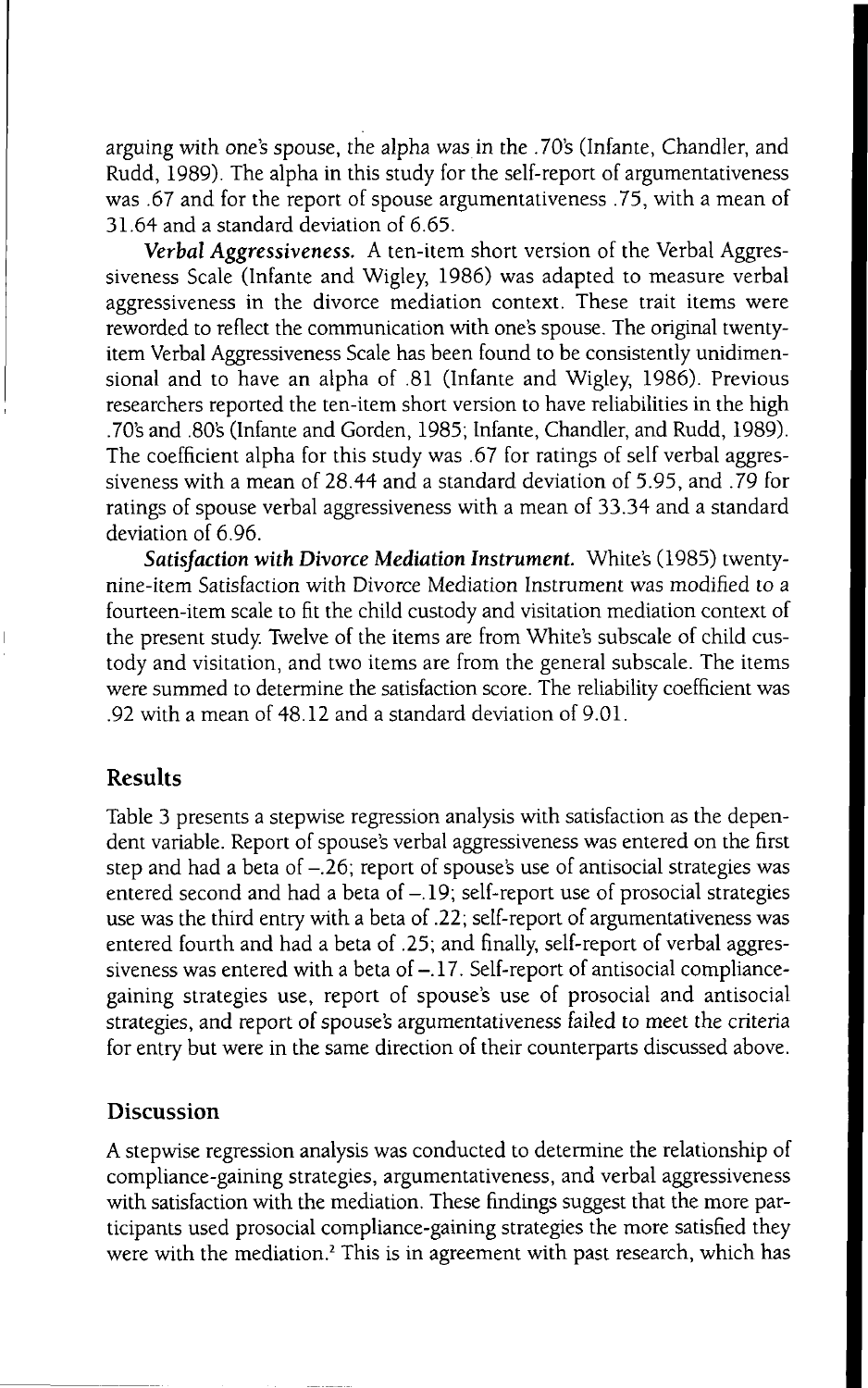| Predictors                                      | <b>Step</b> |     | $R^2$ | Beta               |
|-------------------------------------------------|-------------|-----|-------|--------------------|
| Report of spouse's verbal aggressiveness        |             | .26 | -07   | $-26$ "            |
| Report of spouse's use of antisocial strategies |             | .32 | .10   | $-19$              |
| Self-report of prosocial strategies             |             | .39 | .15   | 22                 |
| Self-report of argumentativeness                |             | .42 | .18   | $.25^{\circ}$      |
| Self-report of verbal aggressiveness            |             | -45 | .20   | $-17$ <sup>*</sup> |
|                                                 |             |     |       |                    |

**Table 3. Stepwise Multiple Regression Analysis of Satisfaction with Divorce Mediation on Verbal Aggression, Argumentativeness, and Compliance-Gaining**

 $R = .45$ ;  $R^2 = .20$ ;  $F = 8.70$ ;  $p < .01$ , df 5/173

 $p < .05;$   $\degree p < .01$ 

proposed that cooperation and the collaboration of the participants are critical to successful negotiations (Donohue, Allen, and Burrell, 1985). What this finding provides for divorce mediators is that an important part of the mediation process is promoting the use of prosocial strategies to participants. The implication for future conflicts the couples may have is that using prosocial strategies to persuade an ex-spouse may not only be beneficial but also satisfying.

The findings also suggest that individuals who reported using more verbally aggressive messages were less satisfied with the mediation. These results are consistent with previous research that found verbal aggressiveness had negative effects in other contexts, such as organizations and families (Infante and Gorden, 1985; Infante, Chandler, and Rudd, 1989). An explanation for this may lie in the structure of the mediation process, which deters participants from using any personal attacks or insults. Since mediators are trained to intervene in the mediation process, it is not surprising that individuals who reported using more verbally aggressive messages found it frustrating and unsatisfying to be in an environment that restrained their preferred method of communicating. What this also suggests to the mediator is that in order to provide a more satisfying mediation for the more verbally aggressive communicators, the mediator may need to teach such individuals more-productive communication skills. Individuals who are more verbally aggressive may not find the mediation process conducive to their communication style; they may chose a more adversarial method, as in the court, for resolving their disputes. These findings are consistent with Blades's (1984) work, which suggested that overbearing or aggressive individuals are not appropriate candidates for mediation.

Participants who are more argumentative found the mediation process satisfying. This finding may also be a result of the mediation structure. The mediation process encourages participants to talk to each other and find ways of resolving their dispute, with the intervention of a third party when necessary. Individuals who are higher in the argumentative trait enjoy debating issues and believe they have the ability to do well in arguments (Infante and Rancer,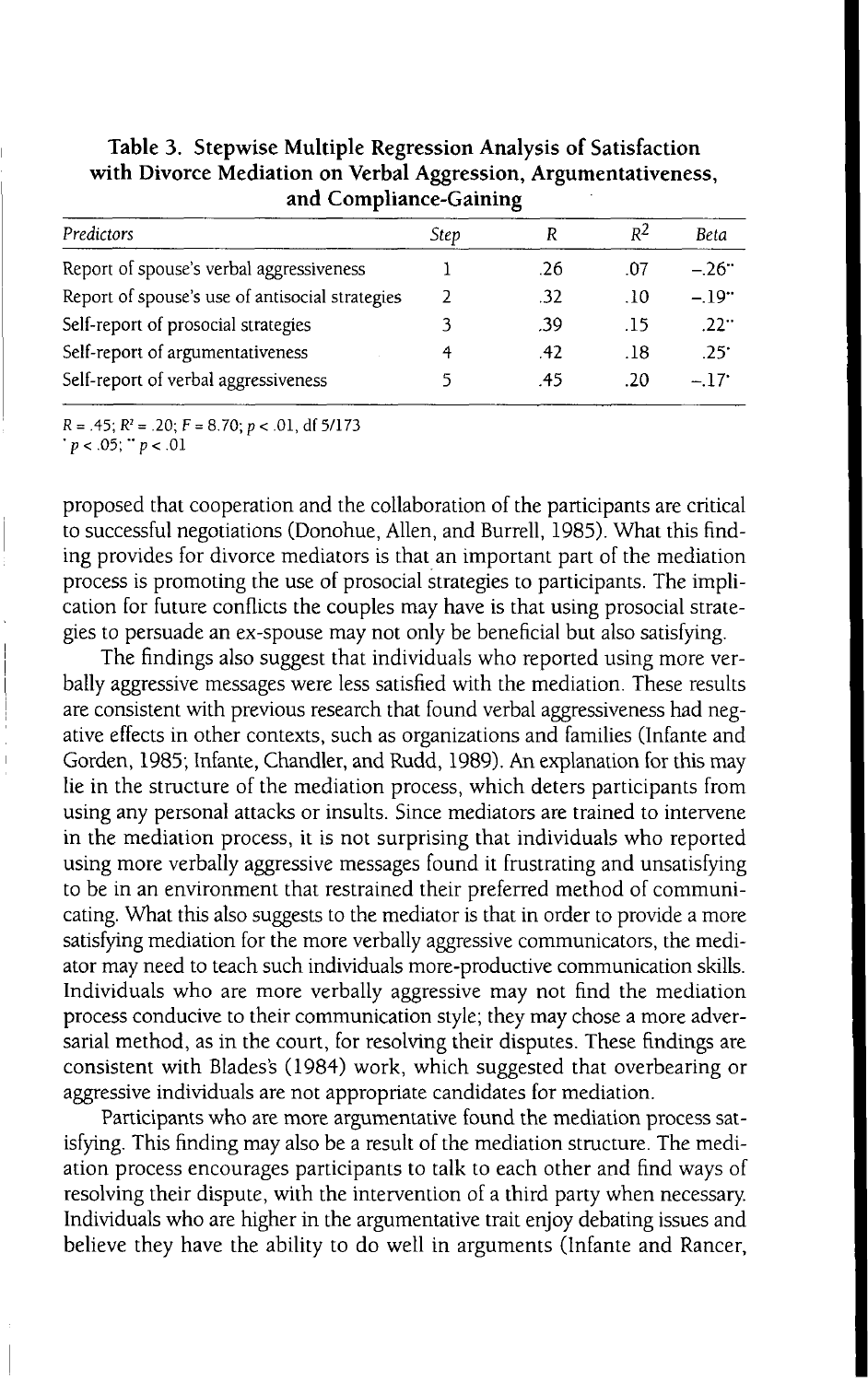1982). Mediation is a process that allows participants to engage in debating controversial issues in hopes of reaching a workable solution. The relationship of argumentativeness and satisfaction, therefore, is supportive of theory regarding the argumentative individual.

The report of spouse's use of antisocial compliance-gaining strategies was also found to be significantly related to satisfaction with the mediation. These results suggest that when individuals perceive their spouse as using antisocial compliance-gaining strategies, they are less satisfied with the mediation process.

In summary, these findings suggest that the more argumentative individuals who are more verbally aggressive may not be well served by the mediation process in that they find it less satisfying, which may ultimately return them to the judicial system for further litigation. The findings of this study also offer some insight into which type of compliance-gaining strategies result in higher levels of participants' satisfaction. Divorce mediators should promote participants' use of prosocial strategies, which will likely create a more satisfying agreement. Furthermore, mediators' early identification and intervention of participants' use of antisocial compliance-gaining strategies may prevent a course of dissatisfaction with the divorce mediation agreement. If the mediator is able to encourage prosocial strategies and prevent the use of antisocial strategies, the result is likely to be a mutually satisfying divorce agreement.

#### **Notes**

1. There has been considerable amount of research studying the underlying factors of compliance-gaining strategies (Marwell and Schmitt, 1967; Miller, Boster, Roloff, and Seibold, 1977; Roloff and Bamicott, 1978). Therefore a factor analysis using a principal components extraction with an orthogonal (varimax) rotation was conducted. Factor stability was based on the following criteria: factors must have an Eigenvalue greater than 1; items must have a loading of at least .50 on one factor and no larger than .30 on a second factor; and at least three items had to load on each factor (Hair, Anderson, and Tatham, 1987).

2. A two-factor solution emerged similar to Roloff and Bamicott's (1978) factor structure. The first factor, named antisocial strategies, was composed of allurement, deceit, warning, threat, esteem, debt, altruism, guilt, and direct request. In reviewing previous research, I did not expect allurement, esteem, altruism, and direct request to load on the antisocial strategies factor. However, given the conflictual context in which these compliance-gaining strategies were used, these strategies have an antisocial connotation. *Allurement was defined* as "I explained how agreeing would make other people respect him or what he was doing." In the divorce mediation context, where frustration with the other participant is high, a spouse may have interpreted allurement as an inappropriate strategy for his or her former spouse to be using. Often the feelings the couple expressed were feelings of disrespect for their partner's opinion or anyone else's that their partner mentioned. The general overtone of the conversation might be characterized as a feeling of "I don't care what you or anyone else think." In more productive relationships couples often care about others' opinions and desire their respect, which would explain why previous research found allurement to be a more positive or prosocial strategy and why this study found it to be an antisocial strategy. *Esteem* was conceptualized in this study as "I told him how good he would feel if he would agree with me or I suggested it was the right thing to do." This strategy is to appeal to the individual increase in self-worth. However, in the divorce mediation context, participants may have perceived this as an attack on their character. In a relationship that is deteri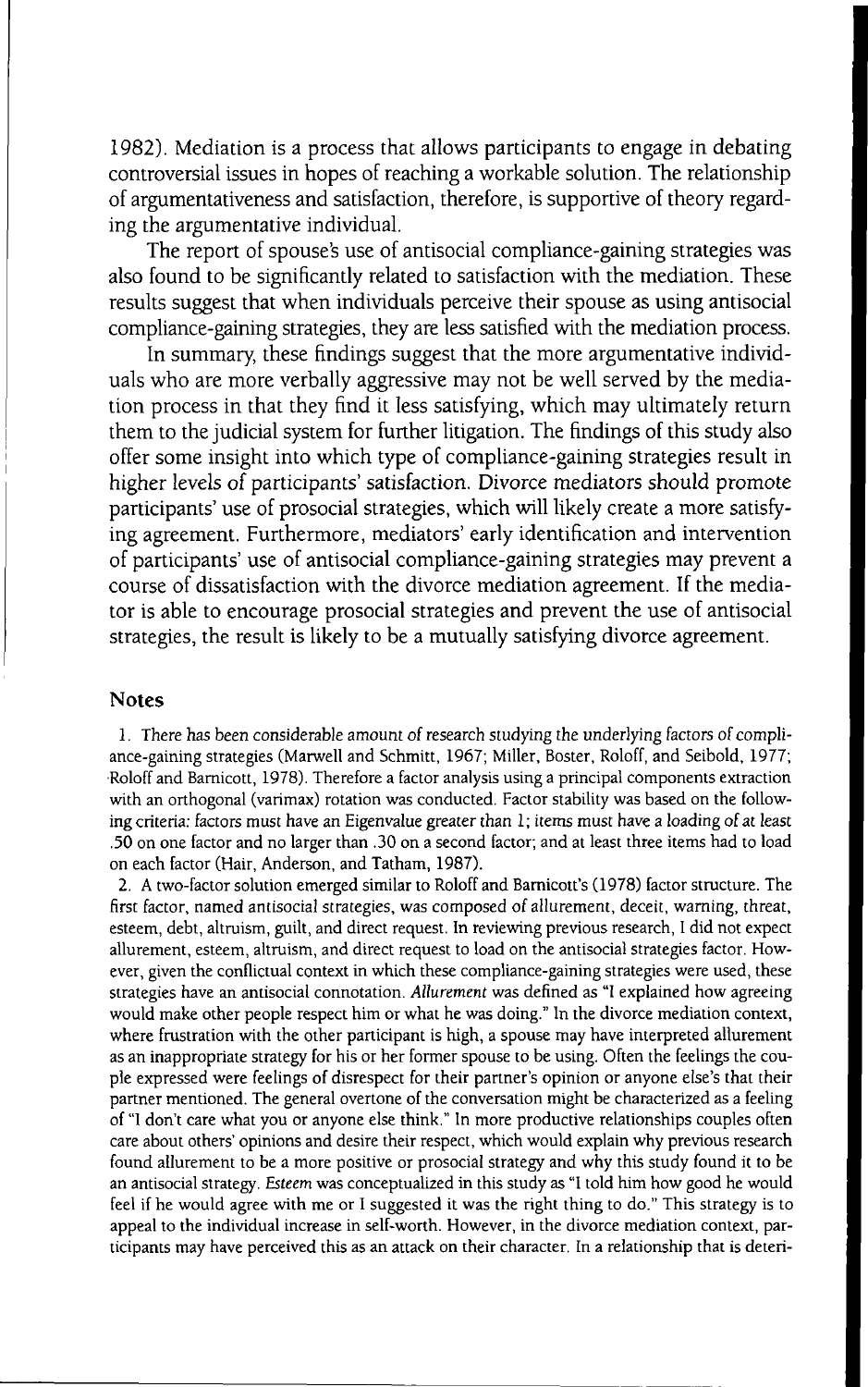orating, a suggestion that your partner knows what will make you feel better about yourself may be viewed as an attack on the individual's current self-worth. Thus this strategy is viewed as inappropriate for divorcing partners to use and loads on the antisocial strategies factor. *Altruism* was defined as a strategy in which the source requests the receiver to engage in behavior designed to benefit the source rather than the receiver but makes the receiver feel unselfish, generous, or selfsacrificing for helping the source. In ongoing relationships, individuals would usually feel positive or good about helping another person. However, in the divorce mediation setting, individuals are fighting for their wants and no longer have a high regard for their partner's wishes. Therefore, participants involved in the mediation viewed appealing to their partner's unselfishness or appearing helpless as an inappropriate or antisocial strategy. Direct *request* was conceptualized in this study as "I asked him to simply agree with my suggestion or solution." In a conflictual situation such as divorce mediation, this strategy may be seen as a demand and thus becomes associated with antisocial strategies.

#### **References**

- Bigoness, W.J., and Kesner, I. F. "Mediation Effectiveness: What Can We Learn from Leadership Research?" In R. J. Lewicki, B. H. Sheppard, and M. H. Bazerman (eds.), *Research on Negotiations in Organizations. Vol. 1.* Greenwich, Conn.: JAI Press, 1986.
- Blades, J. "Mediation: An Old Art Revitalized." Mediation *Quarterly,* 1984, *3,* 59-96.
- Bohmer, C., and Ray, M. L. "Effects of Different Dispute Resolution Methods on Women and Children After Divorce." *Family Law Quarterly,* 1994, *28,* 223-245.
- Boster, F. J. "Argumentation, Interpersonal Communication, Persuasion, and the Process(es) of Compliance-Gaining Message Use." In J. R. Cox, M. O. Sillars, and G. B. Walkers (eds.), *Argument and Social Practice: Proceedings ofthe Fourth SCA/AFA Conference on Argumentation.* Annandale, Va.: Speech Communication Association, 1985.
- Cody, M. J., and McLaughlin, M. L. "Perceptions of Compliance-Gaining Situations: A Dimensional Analysis." *Communication Monographs,* 1980, 47, 132-148.
- Cody, M. J., McLaughlin, M. L., and Jordan, W. J. "A Multidimensional Scaling of Three Sets of Compliance-Gaining Strategies." *Communication Quarterly,* 1980, 28, 34-46.
- Donohue, W. A. "An Empirical Framework for Examining Negotiation Processes and Outcomes. *Communication Monographs,* 1978, 45, 247-257.
- Donohue, W. A. "Analyzing Negotiation Tactics: Development of a Negotiation Interact System." *Human Communication Research,* 1981, 7, 273-287.
- Donohue, W. A., Allen, M., and Burrell, N. "Communication Strategies in Mediation." *Mediation Quarterly,* 1985,*10,* 75-89.
- Falbo, T. "Multidimensional Scaling of Power Strategies." Journal *of Personality and Social Psychology,* 1977, 35, 537-547.
- Fitzpatrick, M. A., and Winke,J. "You Always Hurt the One You Love: Strategies and Tactics in Interpersonal Conflict." *Communication Quarterly,* 1979, 27, 3-11.
- Hair, J. F., Anderson, R. E., and Tatham, R. L. *Multivariate Data Analysis.* (2nd ed.) New York: Macmillan, 1987.
- Hunter,J. E., and Boster, F. J. "A Model of Compliance-Gaining Message Selection." *Communication Monographs,* 1987, 54, 63-84.
- Infante, D. A. "Aggressiveness." In J. C. McCroskey and J. A. Daly (eds.), *Personality and Interpersonal Communication.* Thousand Oaks, Calif.: Sage, 1987.
- Infante, D. A., Chandler, T. A., and Rudd, J. E. "Test of an Argumentative Skill Deficiency Model of Interspousal Violence." Communication *Monographs,* 1989, 56, 163-175.
- Infante, D. A., and Gorden, W. I. "Superiors' Argumentativeness and Verbal Aggressiveness as Predictors of Subordinates' Satisfaction." *Human Communication Research,* 1985,12, 117-125.
- Infante, D. A., and Rancer, A. S. "A Conceptualization and Measure of Argumentativeness.''Journal *of Personality Assessment,* 1982, 46, 72-80.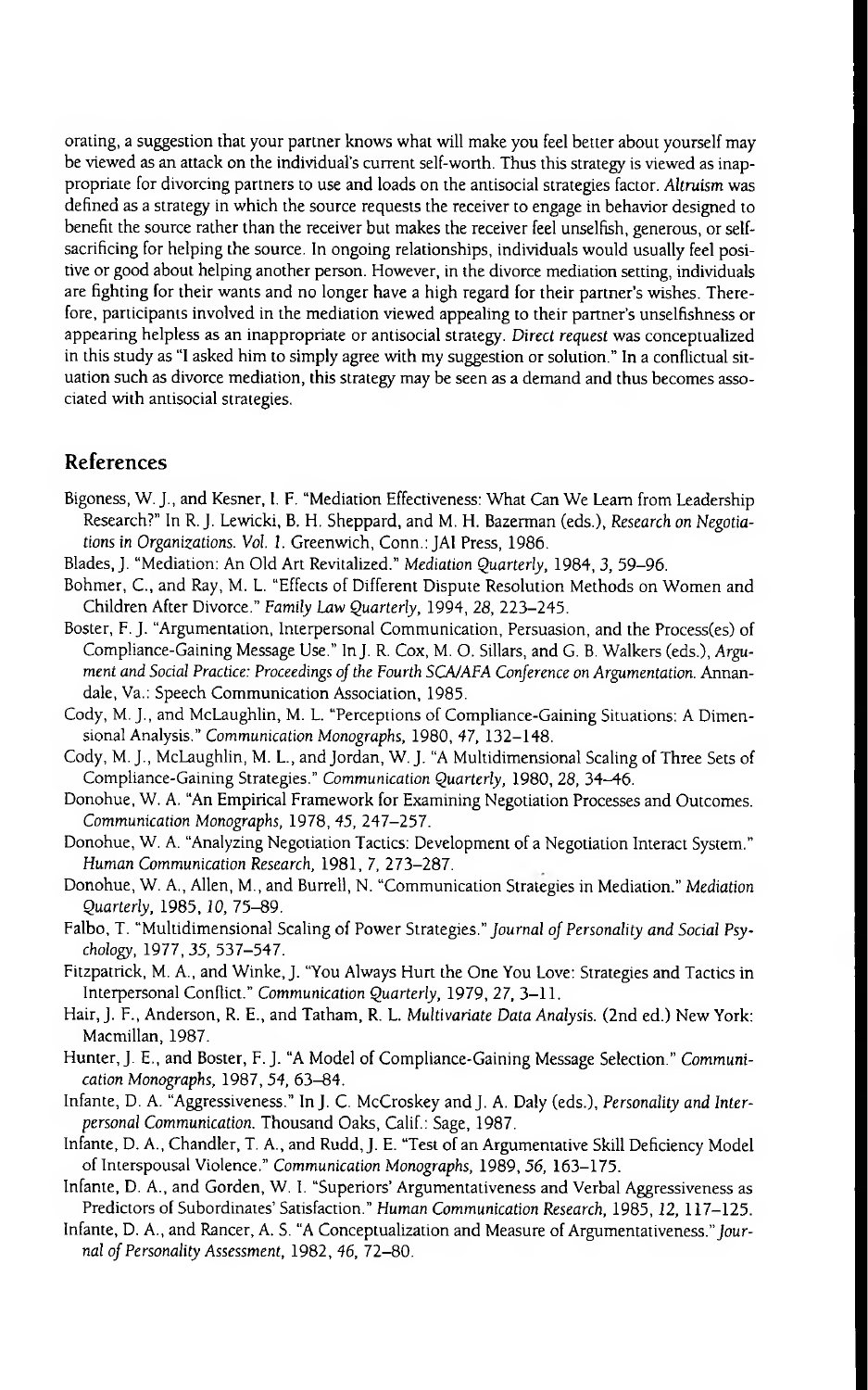Infante, D. A., Trebing, J. D., Shepherd, P. E., and Seeds, D. E. "The Relationship of Argumentativeness to Verbal Aggression." *Southern Speech CommunicationJournal,* 1984, *50, 67-77.*

Infante, D. A., and Wigley, C. J. "Verbal Aggressiveness: An Interpersonal Model and Measure." *Communication Monographs,* 1986, *53,* 61-69.

Johnson, P. "Women and Power: Toward a Theory of Effectiveness, <sup>J</sup>*ournal ofSocial Issues,* 1976, 32, 99-109,

Keltner,J. "Mediation." Paper presented at the annual meeting of the Speech Communication Association, Virginia, 1987.

Kitzmann, K. M., and Emery, R. E. "Procedural Justice and Parents' Satisfaction in a Field Study of Child Custody Dispute Resolution." *Law and Human Behavior,* 1993, *17,* 553-567.

Kressel, K. *The Process of Divorce.* New York: Basic Books, 1985.

Kressel, K., Frontera, E. A., Forlenza, S., Butler, F., and Fish, L. "The Settlement-Orientation vs. the Problem-Solving Style in Custody Mediation." Journal *ofSocial Issues,* 1994,1, 67-84.

Kressel, K., Pruitt, D. G, and Associates. *Mediation Research.* San Francisco: Jossey-Bass, 1989.

Marwell, G., and Schmitt, D. R. "Dimensions of Compliance-Gaining Behavior: An Empirical Analysis." *Sociometry,* 1967,*30,* 350-364.

Mathis, R. D., and Yingling, L. C. "Family Functioning Level and Divorce Mediation Outcome." *Mediation Quarterly,* 1990, 8, (1), 3-12.

Miller, G., Boster, F., Roloff, M., and Seibold, D. "Compliance-Gaining Message Strategies: A Typology and Some Findings Concerning Effects of Situational Differences." *Communication Monographs,* 1977, 44, 37-51.

Miller, G., and Steinberg, M. *Between People: A New Analysis of Interpersonal Communication.* Chicago: Science Research Associates, 1975.

Putnam, L. L. "Conflict in Group Decision-Making." In R. Hirokawa and M. S. Poole (eds.), *Communication and Group Decision-Making.* Thousand Oaks, Calif.: Sage, 1988.

- Putnam, L. L., and Jones, T. S. "The Role of Communication in Bargaining." *Human Communication Research,* 1982, *8,* 262-280.
- Rancer, A. J., Baukus, R. A., and Infante, D. A. "Relations Between Argumentativeness and Belief Structures About Arguing." *Communication Education,* 1985, 34, 7-47.
- Rancer, A. S., and Infante, D. A. "Relations Between Motivation to Argue and the Argumentativeness of Adversaries." *Communication Quarterly*, 1985, 33, 209-218.

Roloff, M. E., and Barnicott, E. F. "The Influence of Dogmatism on the Situational Rise of Proand Anti-social Compliance-Gaining Strategies." *Southern Speech CommunicationJournal,* 1978, 45, 37-54.

Sprenkle, D. H., and Storm, C. L. "Divorce Therapy Outcome Research: A Substantial and Methodological Review." Journal *ofMarital and Family Therapy,* 1983, 9, 239-258.

Tedeschi,J. T. The *Social Influence Processes.* Chicago: Aldine & Atherton, 1972.

- Wall, V., and Dewhurst, M. "Mediator Gender: Communication Differences in Resolved and Unresolved Mediation." *Mediation Quarterly,* 1991, 9, 63-85.
- Wheeless, L., Barraclough, R., and Stewart, R. "Compliance-Gaining and Power in Persuasion." In R. N. Nostrom (ed.), *Communication Yearbook.* Vol. 7. Thousand Oaks, Calif.: Sage, 1983.
- White,J. "Developing an Instrument to Measure Satisfaction with Divorce Mediation." Mediation *Quarterly,* 1985,*10,* 91-97.
- Wiseman, R. L., and Schenck-Hamlin, W. "A Multidimensional Scaling Validation of an Inductively-Derived Set of Compliance-Gaining Strategies." *Communication Monographs,* 1981, 48, 252-270.

Jill *E. Rudd is assistant professor of communication at Cleveland State University.*